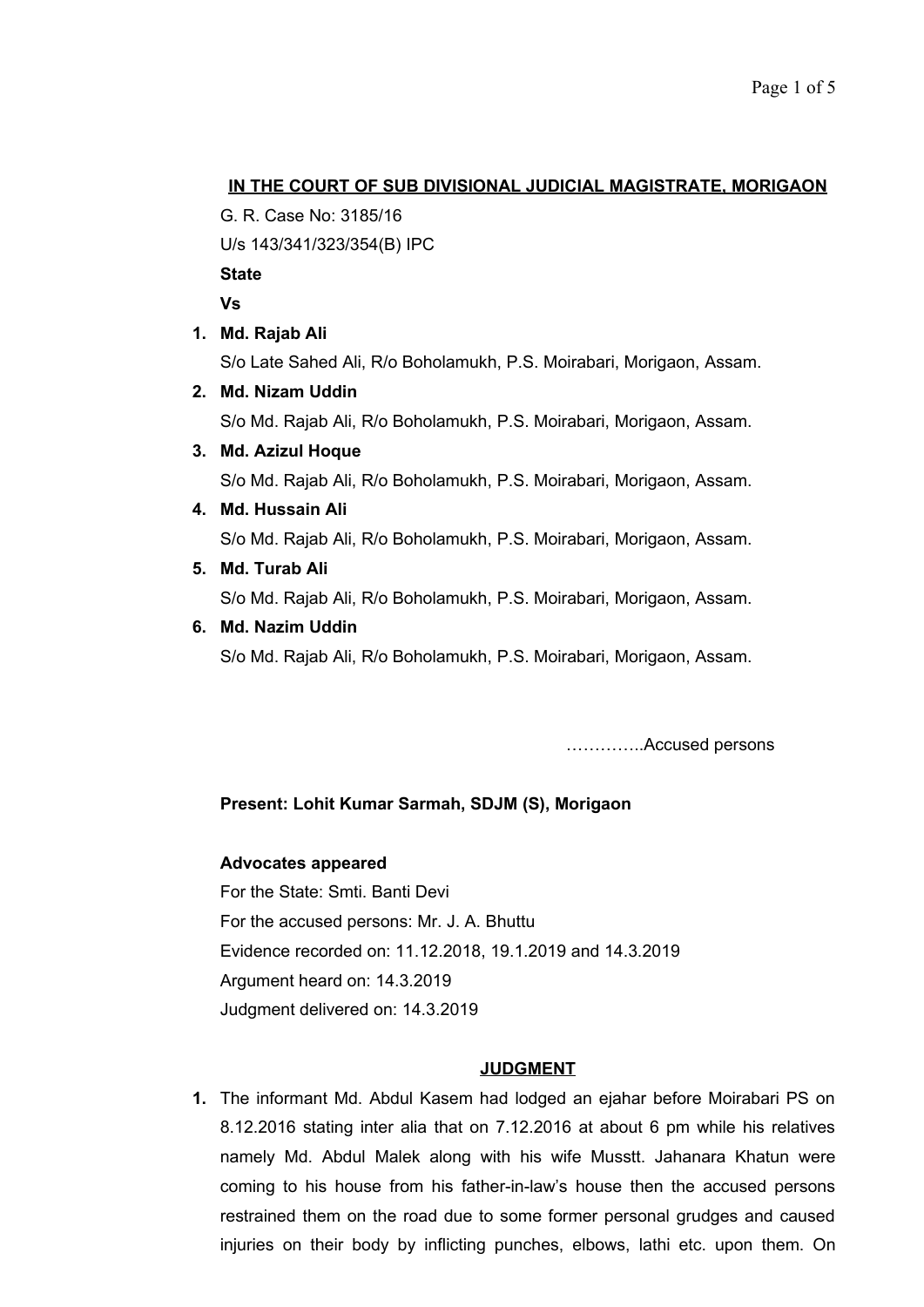hearing hue and cry when the wife of the informant namely Musstt. Anuwara Khatun tried to save them from the accused persons then they beat Anuwara too with lathi and caused injury to her. The accused persons also outraged the modesty of the said women by pulling and pushing them publicly. As the informant was waiting for amicable settlement with the accused persons hence got delayed in filing the ejahar.

- **2.** The ejahar was received and registered as Moirabari PS case No. 483/16 u/s 143/341/325/323/354(B) IPC.
- **3.** The I/O after due investigation of the case submitted charge sheet u/s 143/341/323/354(B) IPC against the accused persons.
- **4.** Copy of the relevant documents were furnished to the accused persons.
- **5.** On perusal of the case record sufficient ground u/s 143/341/323/354(B) IPC were found against the accused persons and a formal charge under the said sections was framed against the accused persons and accordingly the particulars of offences under the above sections were read over and explained to the accused persons to which they pleaded not guilty and claimed to be tried.
- **6.** The prosecution has examined five witnesses including i.e. informant and the victims. The statement of the accused persons u/s 313 CrPC was recorded. The defence side adduced no evidence and pleaded for total denial.

#### **POINTS FOR DETERMINATION:**

- i) Whether the accused persons on 7.12.2016 at about 6 pm, were a member of an unlawful assembly the common object of which was to cause hurt to the informant and others, and thereby committed an offence punishable under Sec. 143 IPC?
- ii) Whether the accused persons on 7.12.2016 at about 6 pm, wrongfully restrained the relatives of the informant namely Abdul Malek and Jahanara Khatun by voluntarily obstructing them so as to prevent them from proceeding in any direction in which they had a right to proceed and thereby committed an offence punishable under Sec. 341 IPC?
- iii) Whether the accused persons on 7.12.2016 at about 6 pm, voluntarily caused hurt to Abdul Malek, Jahanara Khatun and Anuwara Begum and thereby committed an offence punishable under Sec. 323 IPC?
- iv) Whether the accused persons on 7.12.2016 at about 6 pm, assaulted or used criminal force to Jahanara Khatun and Anuwara Begum with the intention of disrobing or compelling them to be naked and thereby committed an offence punishable under Sec. 354(B) IPC?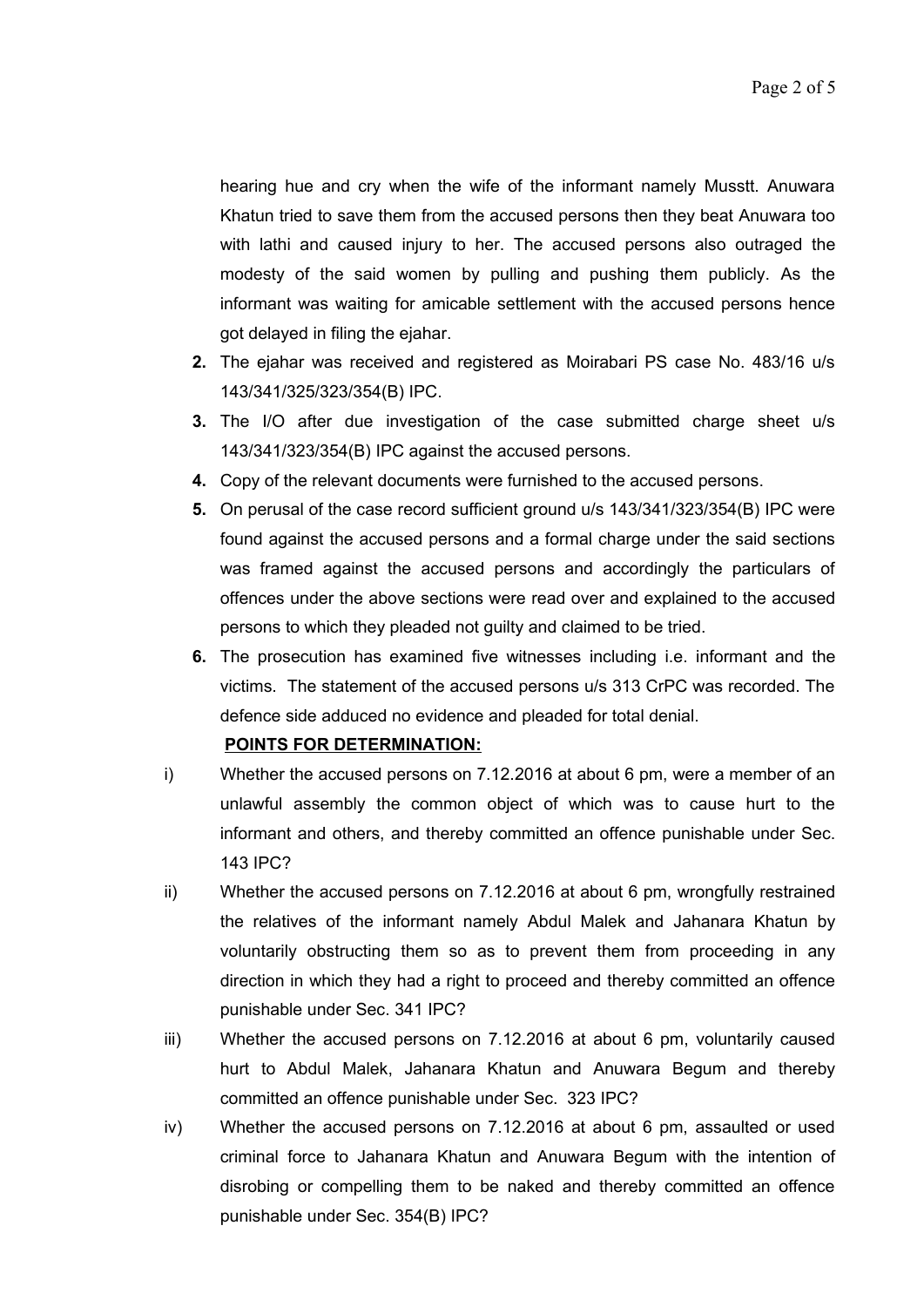**7.** I have heard the oral arguments put forward by both the Counsels. I have also gone through the entire evidence available on record. My discussion and reasons for the decision are discussed below.

#### **DISCUSSION, DECISION AND REASONS THEREOF:**

- **8.** PW1 Md. Abu Sahid who deposed that both the parties are known to him. He heard that there was some fight between the parties but he is not aware who beat whom. PW1 was at house while the police were investigating. In crossexamination PW1 stated that he was in Kerala at the time of incident hence he does not know anything about the incident.
- **9.** PW2 Md. Abul Kasem who the informant deposed that the accused persons are known to him. The incident took place about 2 years prior to his deposition at about 6 pm in front of Rajab Ali's house. There were some verbal altercations and push-backs with the accused persons hence this case was filed. At present they have amicably settled the matter hence he does not want to proceed with this case anymore. During the push-backs Jahanara, Malek etc. sustained a bit of injuries. Ext-1 is the ejahar filed by him and Ext-1(1) is his signature. In crossexamination PW2 stated that he does not have any objection if the accused persons are acquitted of this.
- **10.** PW3 Md. Miraj Ali who deposed that the informant is his younger brother and the accused persons are also known to him. The incident took place about 2 years prior to his deposition on the road of Boholamukh. Due to misunderstanding there was bit of verbal altercation between PW3 and the accused persons hence this case was filed. But later the villagers have amicably settled the matter amongst them. PW3 also sustained a bit of injury after falling down at the incident. In cross-examination PW3 stated that he does not have any objection if the accused persons are acquitted of this.
- **11.** PW4 Md. Abdul Malek who deposed that the informant and the accused persons are known to him. The incident took place about 2 years prior to his deposition on the road of Boholamukh. Due to misunderstanding there was bit of verbal altercation between PW4 and the accused persons hence this case was filed. But later the villagers have amicably settled the matter amongst them. PW4 also sustained a bit of injury after falling down at the incident. In cross-examination PW4 stated that he does not have any objection if the accused persons are acquitted of this.
- **12.** PW5 Musstt. Anuwara Begum who deposed that the informant is her husband and the accused persons are also known to her. The incident took place about 2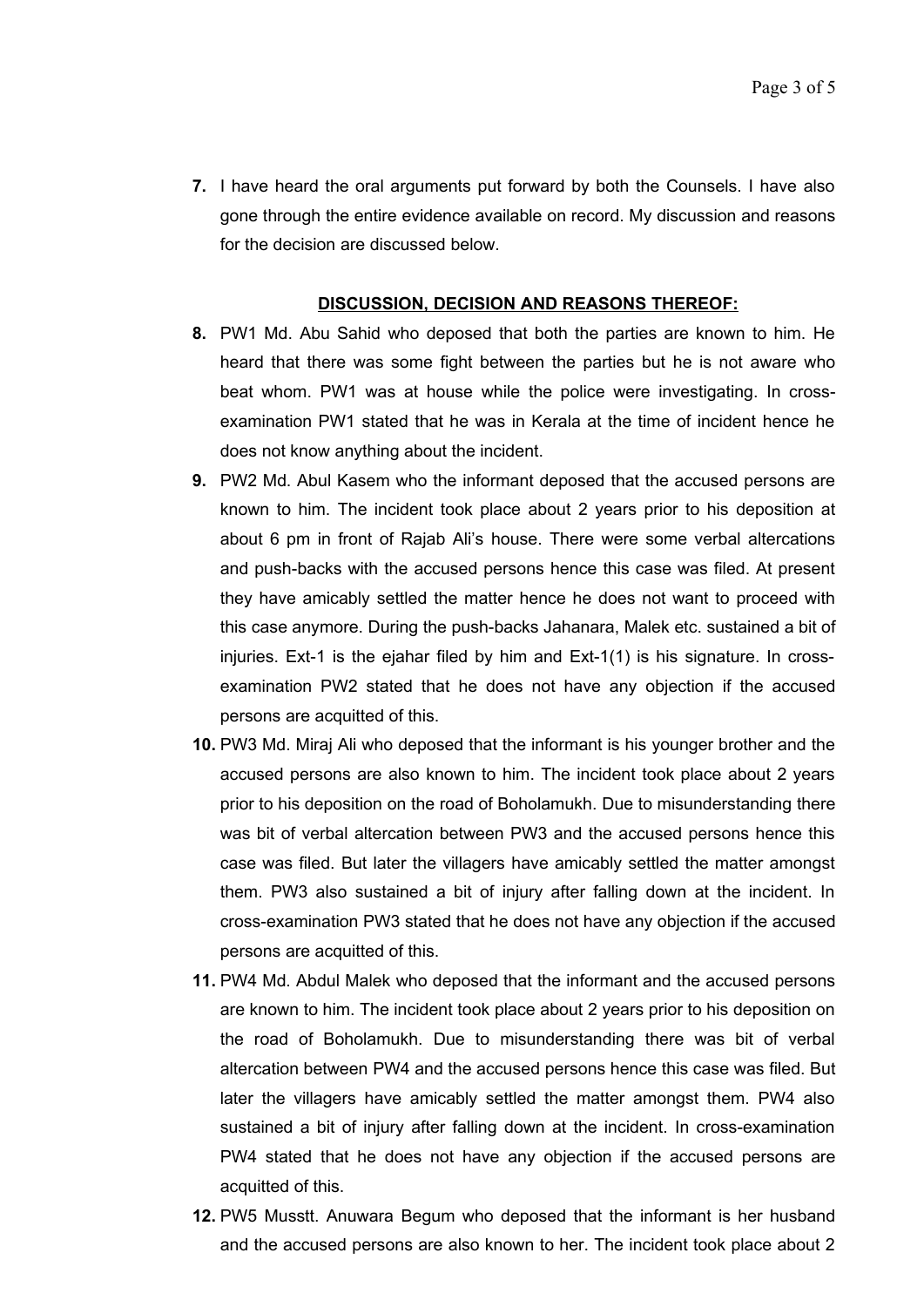years prior to her deposition on the road of Boholamukh. Due to misunderstanding there was bit of verbal altercation between PW4 and the accused persons hence this case was filed. But later the villagers have amicably settled the matter amongst them. In cross-examination PW5 stated that she does not have any objection if the accused persons are acquitted of this.

- **13.** From the deposition of PW1, PW2, PW3, PW4 and PW5 it appears that there is nothing incriminating against the accused persons. PW2 who is the informant himself has not supported the case. In his deposition he stated that there was some verbal altercations with the accused persons and then he filed this case. He further stated that they have amicably settled the matter between themselves; hence he does not have any objection if the accused persons are acquitted of the case. Further PWs have not at all implicated the accused persons u/s 143/341/323/354(B) IPC.
- **14.** In view of the above I am of the opinion that the prosecution has failed to establish the charges u/s 143/341/323/354(B) IPC against the accused persons. Accordingly the accused persons are acquitted of the alleged offences leveled against them and set at liberty.
- **15.** Bail bonds and affidavits furnished by the bailor are extended for a period of six months from today. Given under my hand and seal of this Court on the  $14<sup>th</sup>$  day of March, 2019 at Morigaon.

Lohit Kumar Sarmah SDJM(S), Morigaon

#### **APPENDIX**

**Prosecution witnesses:** PW1- Md. Abu Sahid PW2- Md. Abul Kasem (Informant) PW3- Md. Miraj Ali (Victim) PW4- Md. Abdul Malek (Victim) PW5- Musstt. Anuwara Begum **Exhibits for the prosecution:**